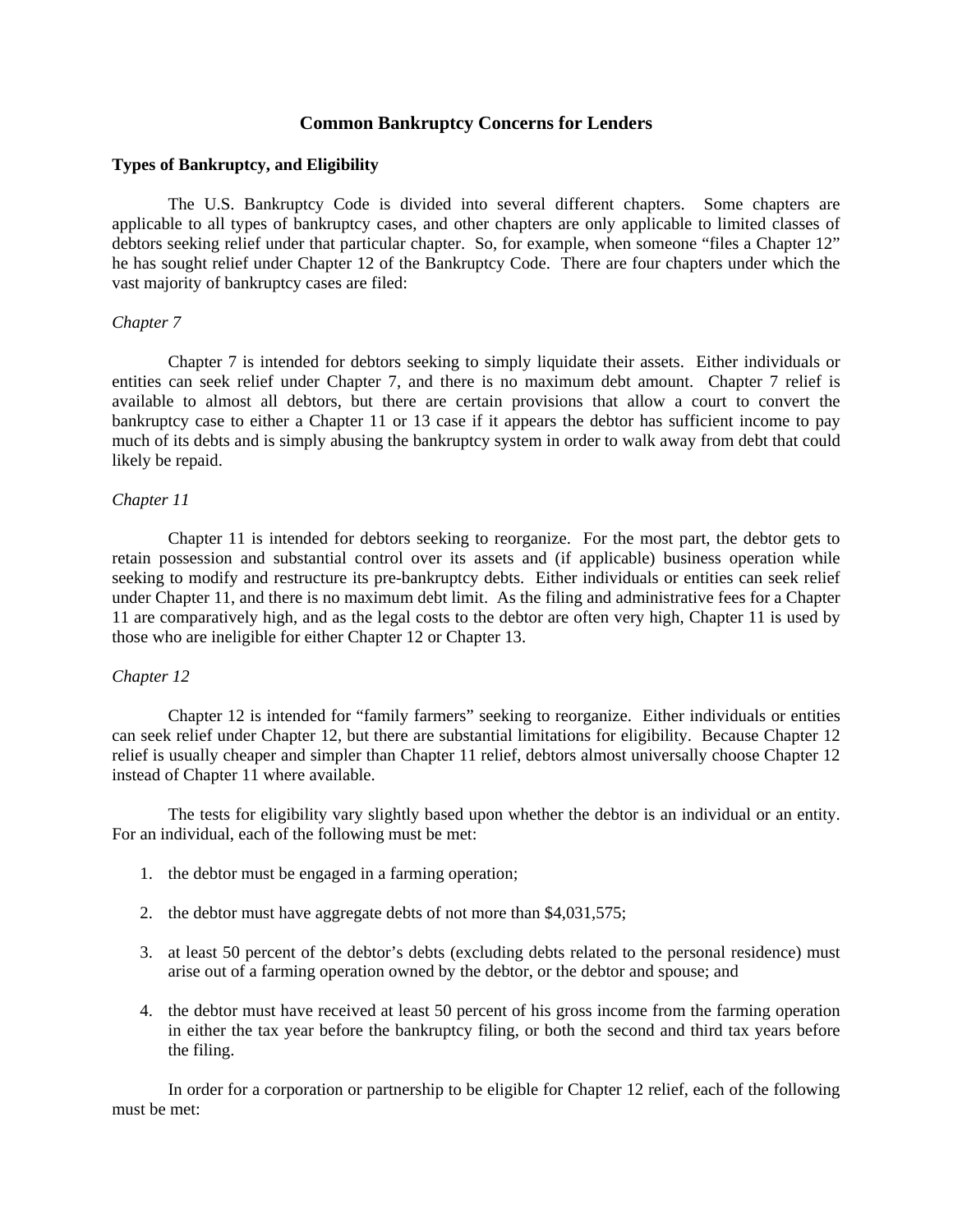- 1. more than 50 percent of the outstanding stock or equity in the entity must be held by one family and its relatives, and the family or relatives must conduct the entity's farming operation;
- 2. at least 80 percent of the value of the entity's assets must relate to the farming operation;
- 3. the entity must have aggregate debts of not more than \$4,031,575; and
- 4. at least 50 percent of the entity's debts must arise out of the farming operation owned or operated by the entity.

 If the debtor is ineligible under the applicable standard set forth above, it may seek relief either under Chapter 11 or Chapter 13 as appropriate.

### *Chapter 13*

 Chapter 13 is intended for individuals with relatively modest debts and regular income who intend to reorganize while retaining most or all of their assets. Chapter 13 relief is only available to individuals; entities such as corporations and limited liability companies are not eligible to file under Chapter 13. Moreover, there are maximum debt limitations that prevent many debtors (especially farmers and other business operators) from being eligible for Chapter 13 relief. More specifically, in order for a debtor to be eligible for Chapter 13 relief, all of the following requirements must be met:

- 1. the debtor must be an individual;
- 2. the debtor must have regular income (which need not be from wages, but may include government benefits or similar sources of funds);
- 3. the debtor must have noncontingent, liquidated unsecured debts of less than \$383,175; and
- 4. the debtor must have noncontingent, liquidated secured debts of less than \$1,149,525.

 For farmers (and other business persons) who routinely rely on unsecured account-type credit in their operations, the relatively modest limitation on unsecured debt will often make Chapter 13 relief unavailable.

 For those who can meet the test of eligibility for Chapter 12, there may be little concern that Chapter 13 relief is unavailable. However, a debtor who has substantial farm-related debt but has ceased farming will usually be put in a difficult situation. The low debt limitation of Chapter 13 will prevent relief under that chapter, and the active farming operation requirement of Chapter 12 will prevent relief under that chapter. The debtor is left to choose between liquidation in Chapter 7, or the much costlier (and often prohibitively costly) Chapter 11.

### **Ineligibility Due to Dismissal of Previous Bankruptcy Case**

 It is not uncommon for a debtor to file several bankruptcy cases throughout his lifetime, and sometimes one bankruptcy case may quickly follow dismissal of another. The Bankruptcy Code is quite tolerant of repeat filers, but there is a modest limitation on eligibility due to a previous dismissal.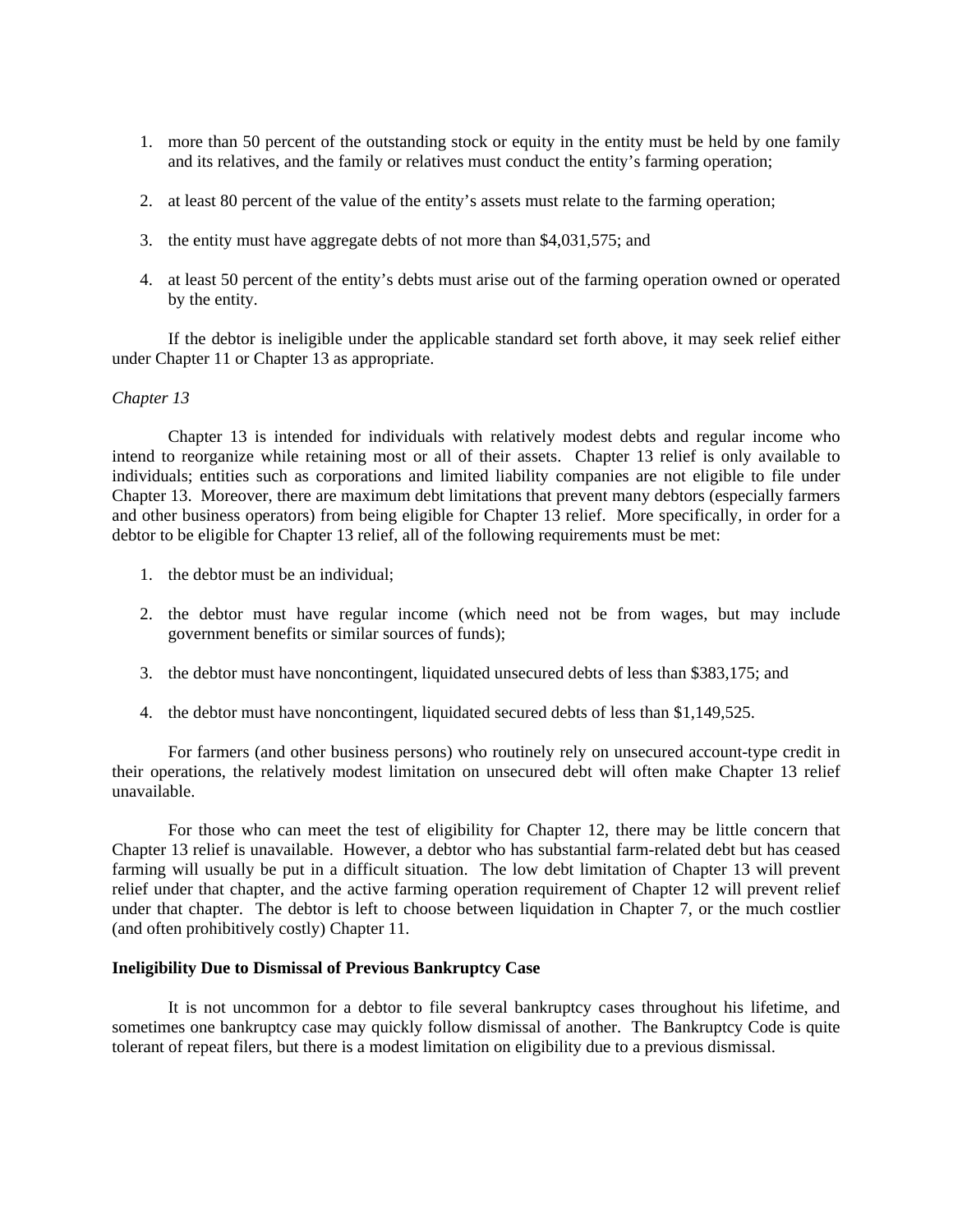An individual or "family farmer" entity (an entity that meets the test of eligibility for Chapter 12 as discussed above) is ineligible for bankruptcy relief in a subsequent case if a prior bankruptcy case of the debtor was dismissed within 180 days of the subsequent case filing, and either:

- 1. the prior case was dismissed because the debtor failed to abide by the orders of the court, or failed to put forth sufficient effort to prosecute the prior case; or
- 2. the debtor voluntarily dismissed the prior case after a creditor requested relief from the automatic stay.

 These are obviously narrow circumstances. The limitation on eligibility is designed to prevent two common situations of abuse of the bankruptcy process:

- 1. A debtor files a bankruptcy case to stall his creditors, and then refuses to make any effort to properly pursue and complete the case. He realizes that the judge will eventually dismiss the case because of the lack of debtor's effort and failure to comply with bankruptcy requirements and deadlines. However, debtor figures he will at that point just file another bankruptcy case for the cost of a few hundred dollars, and continue in that fashion (dismissal and refiling) for as long as he wishes.
- 2. A creditor is in the process of foreclosing on some asset of the debtor, and the debtor files bankruptcy to stall the foreclosure. The creditor then asks the court for relief from the automatic stay (or even succeeds in obtaining court relief from the automatic stay), so that the creditor can continue foreclosing. At that point, the debtor voluntarily dismisses his bankruptcy case and promptly files a second case—which gives rise to a completely "new" automatic stay from which the creditor must again seek court relief. The debtor continues in this fashion (dismissal and refiling) for as long as he wishes, and the creditor never gets a sufficient window of relief from the stay in order to complete the foreclosure.

 In either scenario, the statutory limitation on eligibility requires the debtor to wait at least 180 days after dismissal before being eligible to refile.

 Most situations of repeat filing are not quite so egregious, although they seem abusive to most creditors. There are other minimal protections from repeat filing abuse, but they apply in limited situations and have a more limited effect on the debtor—such as restricting the effective period of the automatic stay. Although revisions to the Bankruptcy Code over the last several years have made some inroads in preventing blatant abuse, the Code remains quite tolerant of repeat filings.

# **The Effect of Ineligibility**

 Unfortunately, the fact that a debtor is *ineligible* to file a bankruptcy case, or to file a bankruptcy case under a particular chapter, does not prevent the debtor from filing anyway. The clerk is required to accept a bankruptcy petition filed by a debtor, and the act of filing the petition (in most cases) immediately gives rise to the automatic stay and other various benefits to the debtor. The clerk cannot simply refuse to accept a bankruptcy filing because the debtor appears ineligible. Likewise, the fact that the debtor is ineligible does not mean that the case he has filed is ineffective against creditors or others. The case will be effective, just like any other bankruptcy case, for as long as it remains pending.

 It is usually necessary for a creditor or a bankruptcy trustee to take affirmative steps to bring the issue of the debtor's ineligibility before the court. This may come in the form of a written filing asking that the court dismiss the case, or perhaps convert the case into one under another chapter of the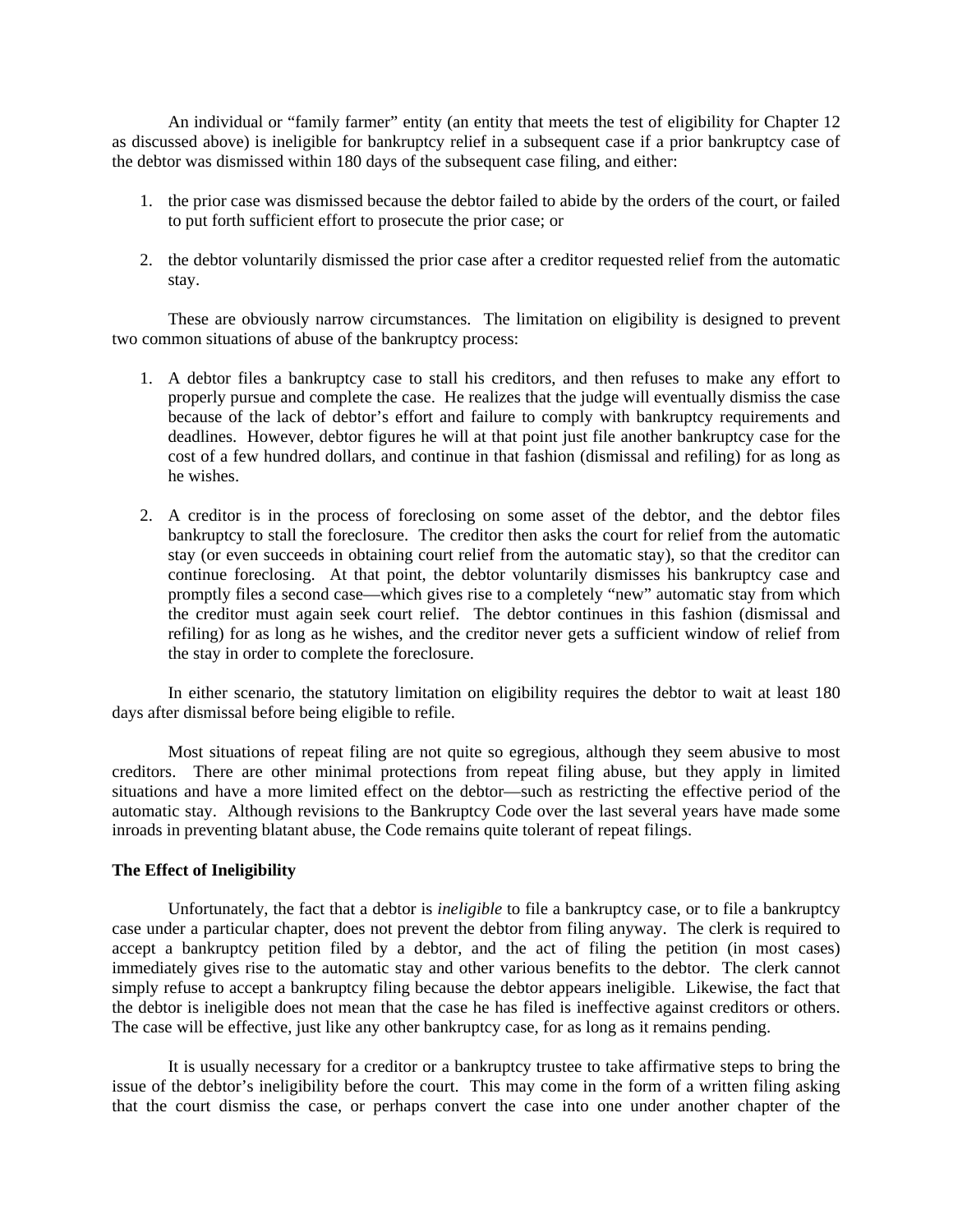Bankruptcy Code. Or it may come in the form of a written objection to some sort of relief the debtor has requested, on the basis that the debtor is ineligible for any relief. Once before the court, the case may be dismissed outright or "converted" into a case under a different chapter depending on the circumstances. Alternatively, the debtor may himself ask for the case to be dismissed or converted when someone has pointed out the debtor's ineligibility for relief.

## **The Automatic Stay**

 One of the most important features of a bankruptcy case is the "automatic stay." Basically speaking, the *automatic stay* is a legal stay that arises automatically when the bankruptcy case is filed to prevent creditors from taking any further action to collect from the debtor, or collect against property owned by the debtor. More specifically, it prohibits a creditor from, among other things, (a) filing or continuing to pursue a court action against the debtor; (b) taking any action to enforce a judgment it has already obtained against the debtor; (c) repossessing or selling assets of the debtor; or (d) imposing or enforcing a lien against property of the debtor.

 The automatic stay should not be ignored or taken lightly. For one, acts taken in violation of the automatic stay are usually invalid as a matter of law. For example, if a creditor ignores the automatic stay and forecloses on some asset of the debtor anyway, the foreclosure will be invalid and won't affect the debtor's rights in the property. The creditor will have gained nothing. Second, the court can impose monetary sanctions against anyone violating the automatic stay. Where it appears the creditor knew about the bankruptcy case but decided to continue collecting anyway, a bankruptcy court will not hesitate to punish the creditor.

 Although the automatic stay arises automatically and immediately in almost all bankruptcy cases, creditors can seek relief from the stay. This will require the creditor to, through its attorney, file a motion with the court showing some legal basis that the stay should not continue as to certain property of the debtor, or as to certain actions of the creditor. Common bases for relief from the automatic stay include:

- 1. that the creditor has a security interest or similar interest in an asset of the debtor, and the asset is at substantial risk of loss (for example, it is uninsured) or markable depreciation, to the creditor's detriment (in bankruptcy parlance, this is referred to as a "lack of adequate protection");
- 2. that the creditor has a security interest in an asset of the debtor, the debtor has no equity in the asset above the amount of the debt secured, and the asset is not needed for the debtor to reorganize through bankruptcy; or
- 3. that the debtor has filed his bankruptcy case in bad faith, or is ineligible for relief in bankruptcy.

 The process of obtaining relief from the stay (assuming it is successful) can take several weeks once it is commenced, and the court is usually very hesitant to grant stay relief in the early stages of the bankruptcy case. Courts usually prefer to give the parties and trustee time to investigate the assets and debts of the debtor before allowing creditors to take action against those assets.

 However, if there is a real risk of loss to the creditor's collateral (for example, it is an uninsured vehicle or home) the court may be willing to grant relief on an emergency basis in a very short period of time. The creditor should take prompt action if it believes its collateral is in substantial jeopardy. The end result may not be that the creditor gets to immediately foreclose on the collateral, but bringing the matter to the attention of the court may prompt the debtor or others to arrange for appropriate protection of the property.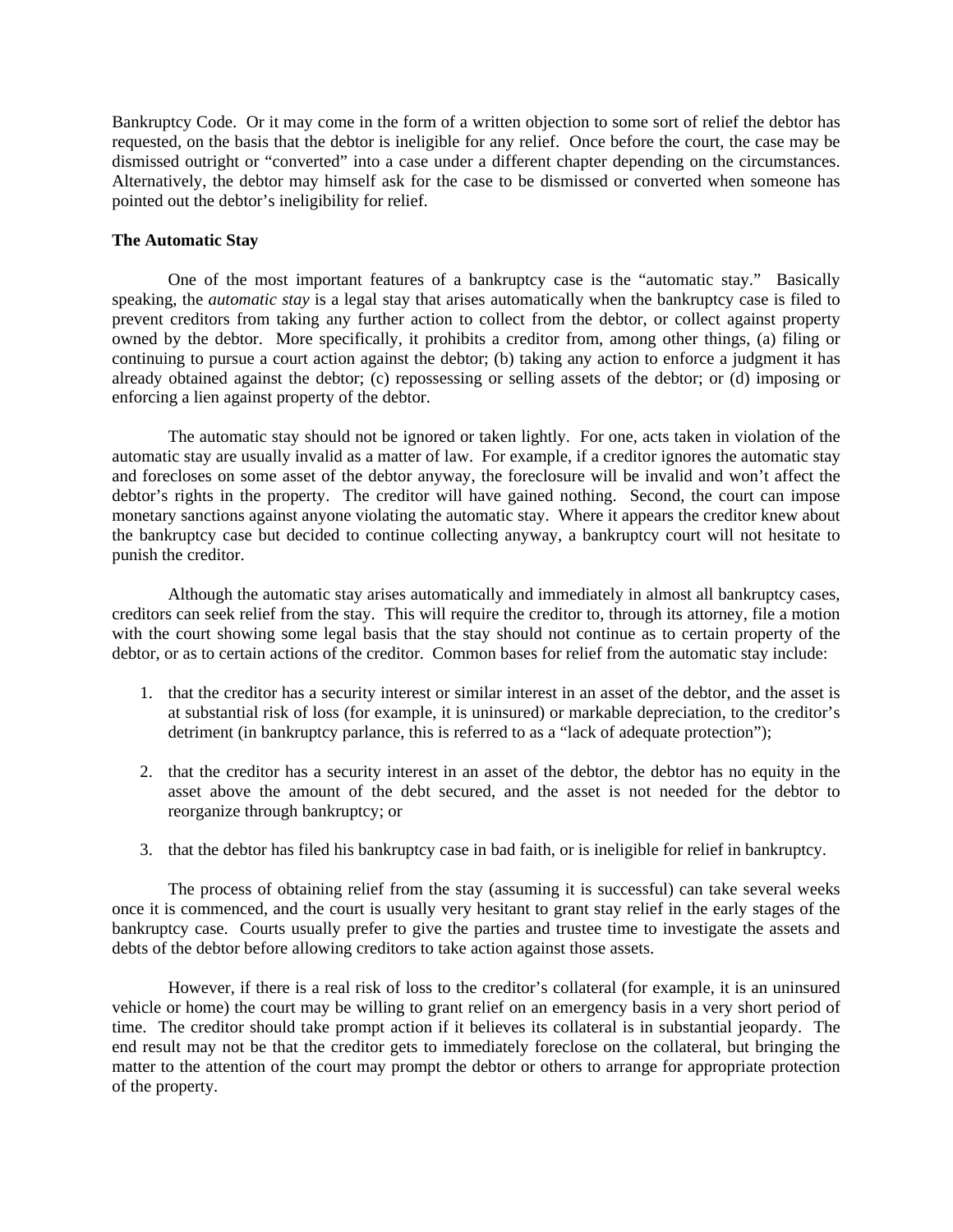### **Cash Collateral: Protecting the Creditor's Interest**

*Cash collateral*, as the term is used in bankruptcy proceedings, is defined by the Bankruptcy Code to include all cash, negotiable instruments, documents of title, securities, deposit accounts, or other cash equivalents in which the bankruptcy estate and any other entity have an interest. In most situations, the "interest" held by the entity other than the bankruptcy estate will be a security interest or lien held by a creditor of the debtor.

 Cash collateral issues arise most often in reorganization cases (Chapters 11, 12, and 13) where the debtor seeks to continue operating its business but a creditor holds a security interest in rents, profits, accounts, or proceeds of collateral that is property of the bankruptcy estate.

 An obvious example presenting cash collateral issues would involve a debtor operating a hotel or rental properties, and a creditor who has a security interest in rents arising from the properties. However, the cash collateral concept is much broader than just rents. Any time a creditor's collateral is sold, producing cash or cash-equivalent proceeds, the Bankruptcy Code's cash collateral provisions are likely to be applicable.

 Cash collateral issues commonly arise in farm reorganization cases where a creditor holds a security interest in the debtor's crops. The crops themselves are not cash collateral (they are not "cash equivalents"), but when the crops are sold the *proceeds* they generate are cash collateral. The creditor's security interest has essentially been transferred from the crops to the cash collateral (proceeds). And because, absent an order from the court, the creditor's security interest will not attach to crops planted after the bankruptcy has been filed, protecting the creditor's cash collateral in the form of proceeds of prebankruptcy crops is key to protecting the value of the creditor's security interest.

 The Bankruptcy Code does offer potential protection for a creditor's cash collateral. Although the debtor in a reorganization case is generally authorized to operate its business while in bankruptcy, the Bankruptcy Code prohibits the debtor from any use of cash collateral unless either (a) each entity holding an interest in the cash collateral consents to its use; or (b) the court specifically authorizes use of the cash collateral after notice and a hearing for interested parties.

 Despite the legal prohibition on using cash collateral, many debtors will simply continue to use cash collateral in their operations until the secured lender takes affirmative steps to limit or stop the use. Usually, the appropriate action will be to file a written motion with the court, asking that the judge order the debtor to stop using the creditor's cash collateral, or to use it only subject to restrictions that will adequately protect the lender's security interest.

 Courts may use many different types of requirements and restrictions to assure that the creditor's security interest in cash collateral is adequately protected. Commonly, the court will require that the debtor routinely report its receipt and use of cash collateral, and segregate a creditor's cash collateral into a separate account. In addition, a court may provide the lender with "replacement liens" on other property of the debtor to compensate for the value of the cash collateral used by the debtor; or require that the debtor make periodic cash payments to the creditor in order to prevent the value of the creditor's collateral from dropping too rapidly in comparison to the amount of the debt owed to the creditor.

 In a case where cash collateral is involved, the affected creditor should not rely upon the debtor to protect the creditor's interest in cash collateral. Likewise, without some affirmative request from the creditor, the court is not itself likely to take protective action on the creditor's behalf. The creditor must promptly obtain counsel to seek protection on terms favorable to the creditor. Otherwise, the creditor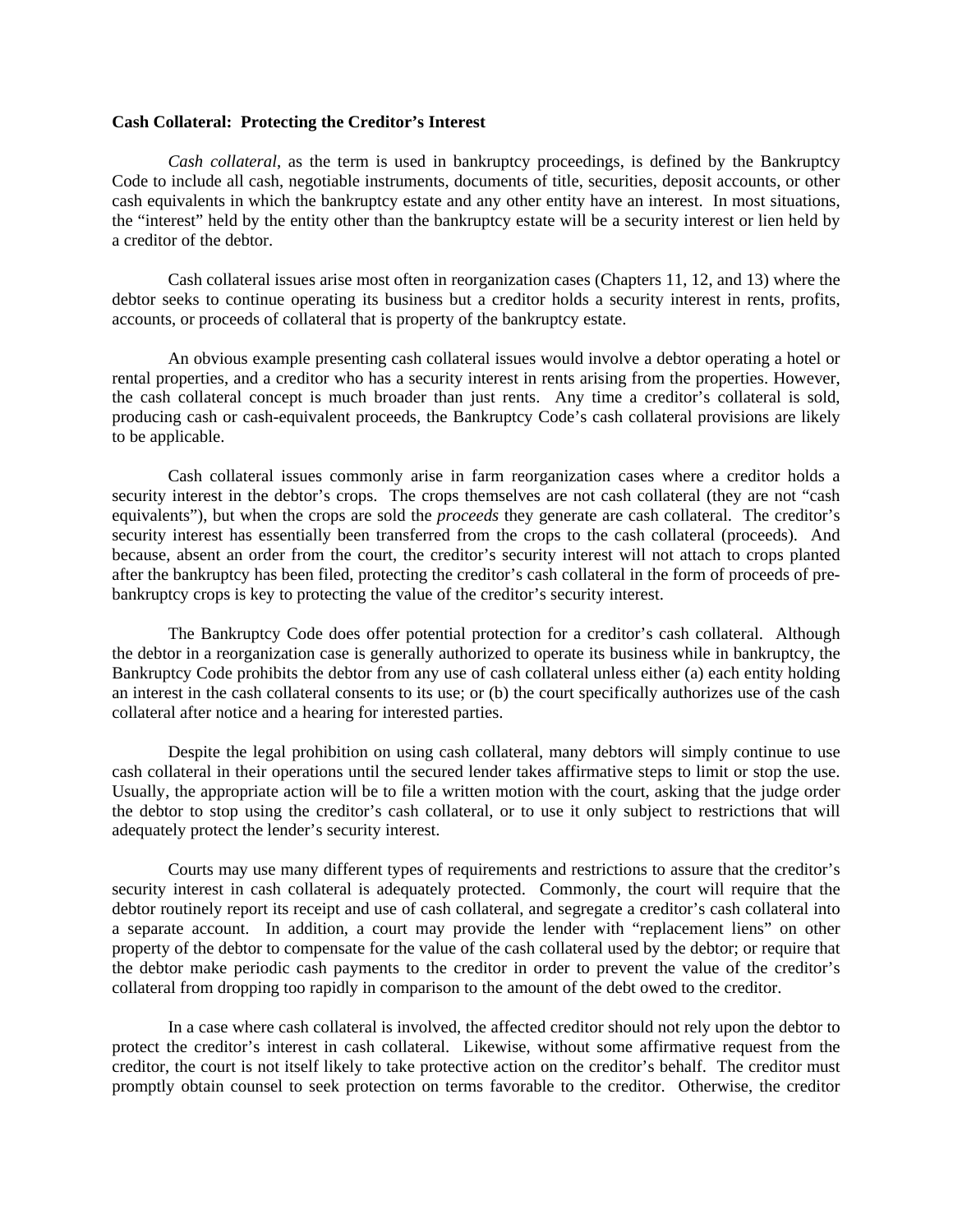may see its security position devalue quickly as the debtor continues to operate or otherwise use the proceeds of the creditor's collateral.

### **Binding Effects of Bankruptcy Plans**

 In bankruptcy cases under Chapters 11, 12, or 13, the debtor proposes a "plan" of reorganization that sets forth how the debtor's creditors and debts will be treated in the process of reorganization. For instance, it might provide that certain collateral will be surrendered to a secured creditor in satisfaction of debt; that other collateral is to be retained by the debtor, with the secured creditor to receive periodic payments over time; and that unsecured creditors will receive over time some small percentage of the debt owed.

 Once a plan is approved (in bankruptcy terminology, "confirmed") by court order it is essentially treated as a binding contract on the debtor and all creditors of the debtor, even if the creditor did not agree to the plan or the creditor did not receive any payment under the plan.

## *A Creditor Can Waive its Rights by Failing to Object to the Plan*

 The Bankruptcy Code does provide potential protection to creditors by imposing limitations on plan's treatment of claims. Two of the most important limitations are, summarily stated:

- 1. for unsecured claims, the plan must provide for payment of a greater amount (in present value terms as of the effective date of the plan) than the unsecured creditors would receive if the debtor's non-exempt assets were liquidated in bankruptcy as of the effective date of the plan (this is usually referred to as the "best interests of creditors test"); and
- 2. for secured claims, the plan must provide that either (a) the creditor retain its lien and receive payment, over the life of the plan, of an amount equal to the present value of its secured claim as of the effective date of the plan; or (b) that the collateral be surrendered to the creditor.

 Even though these are considered two bedrock protections for creditors that have long been features of bankruptcy law, a creditor can accept lesser treatment under a plan. Acceptance will occur if either the creditor affirmatively agrees to the plan, or simply doesn't submit a formal objection. In other words, if the creditor does not take action to object, the creditor is considered to have voluntarily accepted whatever is proposed by the plan. Even if the plan violates one of the two principles discussed above, the court may still confirm the plan and the plan will still be binding on the creditors as written.

 Because acceptance will be implied absent a formal objection, a creditor must act promptly to obtain counsel and object to any improper treatment under a plan. Moreover, if the creditor is dissatisfied with the proposed plan, there may be other potential grounds for objection even aside from the treatment of the creditor's claim. For example, the debtor may be ineligible for relief under that particular chapter (12 or 13), or the debtor may have filed his case or proposed his plan in bad faith. Counsel will be able to assess these opportunities for objection by reviewing the bankruptcy case and its factual background before the deadline for objection has passed.

### *Plans Releasing Non-Debtor Guarantors*

 One specific issue of which creditors should be aware is that debtors may propose plans whereunder a non-bankrupt guarantor of a debt owed by the debtor is released from liability. For example, the bankruptcy debtor may be a small corporation whose loan has been guarantied by its sole shareholder, who has not filed for bankruptcy protection; or, the bankruptcy debtor may be an individual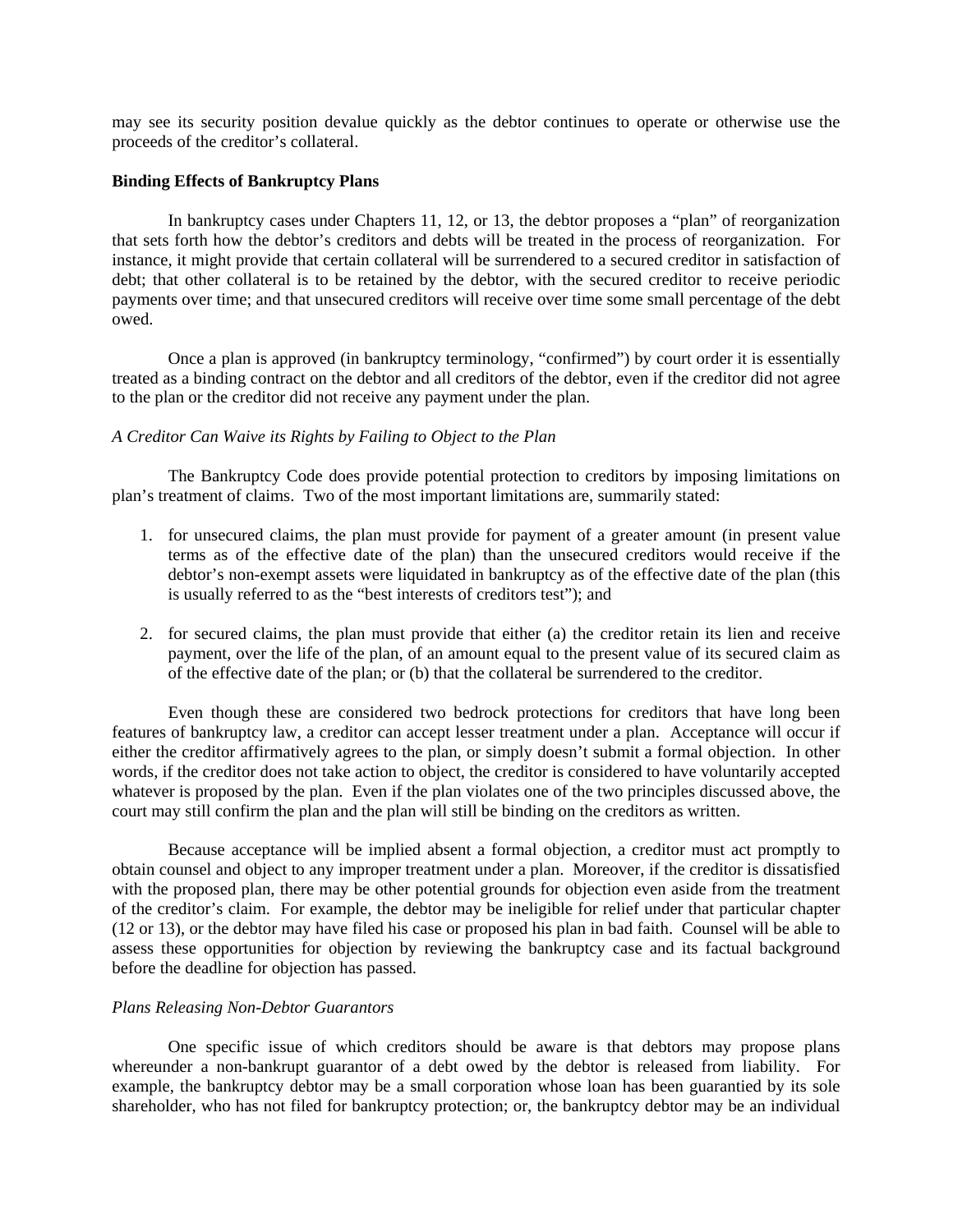whose loan was guarantied by a parent, who has not filed for bankruptcy protection. The plan will provide for some treatment of the creditor's claim (perhaps partial payment, or surrender of collateral), and further state that the guarantor is released from all liability in relation to the debt owed to the creditor.

 In these situations, the debtor has a goal of protecting the guarantor rather than treating its creditors fairly. These guarantors should not receive the benefit of a discharge of debt if they have not themselves filed for bankruptcy protection and submitted their own assets for administration. The Bankruptcy Code does not provide for a discharge of anyone other than the debtor itself.

 Just as a creditor can accept treatment that would otherwise be unfair and impermissible, a creditor can accept a plan providing for the release of a non-bankrupt guarantor. If the debtor proposes such a plan, and the court confirms the plan without objection, then the plan will be binding on all creditors and the guarantor will be released as stated in the plan. If instead the creditor properly files an objection based on the proposed release, the court cannot confirm the plan until the release provision is removed or a different plan is proposed. Again, the burden is upon the creditor to affirmatively oppose the provisions of the plan. A failure to carefully monitor and promptly act can prove quite costly to the creditor.

### **Cram-Down and Collateral Valuation in Reorganization Cases**

 If a secured creditor objects to the debtor's proposed plan, the plan can only be confirmed despite the objection (a situation known as "cram-down") if it either (a) surrenders all of the creditor's collateral to the creditor, or (b) allows the creditor to retain its lien and provides for distribution to the creditor, over the life of the plan, the value of the creditor's secured claim as of the effective date of the plan. The latter option frequently leads to disputes in bankruptcy cases, as valuation of the collateral is key to determining whether the requirements for cram-down have been satisfied.

 It is important to understand the meaning of *secured claim* in the bankruptcy context. The fact that a lender is owed \$1 million and there is some collateral for the debt does not mean that the lender has a secured claim for \$1 million. The lender's *secured claim* is the amount that is the lesser of (a) the amount of the debt secured by the collateral, or (b) the value of the collateral. In other words, if the debt owed to lender is greater than the value of the collateral, the amount of the secured claim held by the lender is the amount of the value of the collateral. The rest of the debt is, for bankruptcy purposes, split into a separate unsecured claim and the lender is treated as an "unsecured creditor" for the purpose of that separate claim.

### *Example 1*

Bank makes a loan to Farmer in the amount of \$2,500,000. The loan is secured by certain land owned by Farmer, and all of Farmer's equipment. Farmer subsequently files a Chapter 12 bankruptcy, owing \$2,200,000 to Bank at the time.

As determined by the court, Farmer's land has a value of \$1,100,000, and his equipment has a total value of \$400,000.

Bank has a secured claim of \$1,500,000 and an unsecured claim of \$700,000.

*Example 2*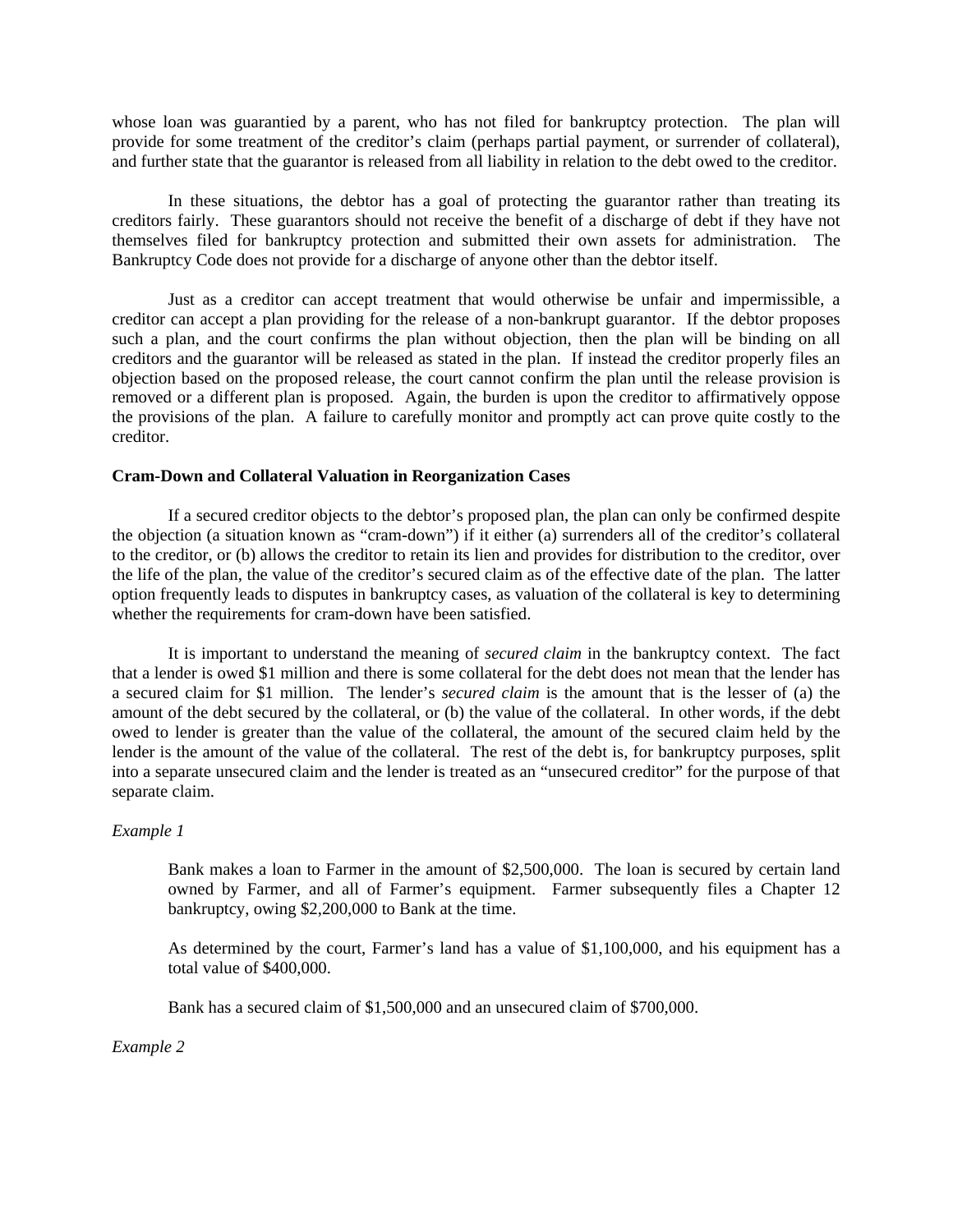Bank makes a loan to Farmer in the amount of \$2,500,000. The loan is secured by certain land owned by Farmer, and all of Farmer's equipment. Farmer subsequently files a Chapter 12 bankruptcy, owing \$2,200,000 to Bank at the time.

As determined by the court, Farmer's land has a value of \$2,100,000, and his equipment has a total value of \$400,000.

Bank has a secured claim of \$2,200,000. Bank has no unsecured claim.

 Again, for cram-down purposes, the plan must provide the creditor, in present value, the amount of the creditor's secured claim (meaning the actual amount of the secured claim plus interest to compensate for the time value of money). Because the amount of the secured claim is determined by the value of the collateral, collateral valuation is key to determining how much the creditor must be paid in the bankruptcy plan.

 The examples used above simply assume a definite value for collateral, but in reality the parties usually have different opinions on collateral value. This is foreseeable, as the debtor and creditor have opposing interests: the debtor wants a low value, so he has to pay less to the creditor under the plan; and the creditor wants a high value, so the debtor has to pay more under the plan. Moreover, the question is not just what the debtor *wants* to pay the creditor under the plan. The question is often what the debtor can *afford* to pay the creditor, given likely future income, and still have a realistic chance of making all of the other payments required by the plan. So a better example might be something more like this:

Bank makes a loan to Farmer in the amount of \$2,500,000. The loan is secured by certain land owned by Farmer, and all of Farmer's equipment. Farmer subsequently files a Chapter 12 bankruptcy, owing \$2,200,000 to Bank at the time.

Farmer asserts in his bankruptcy schedules and plan that the land is worth \$1,100,000, and the equipment is worth \$300,000—meaning the plan has to pay Bank, in present value terms, \$1,400,000 to satisfy the cram-down requirement.

Bank believes Farmer has substantially undervalued the collateral. Bank asserts the land is worth \$1,400,000 and the equipment is worth \$600,000. Thus, the plan should pay the present value of \$2 million.

 In such a dispute, the court ultimately decides the value of the collateral. But if the creditor disagrees with the debtor's valuation, then the creditor bears the burden of proving to the court that a higher value should be used. As value is a matter of opinion, the evidence that the creditor must present to the court is an opinion as to the value of the collateral.

 In deciding upon value, the court can consider the opinion of the creditor itself (more specifically, the opinion of an officer or employee of the creditor), but the court is not likely to find the opinion very reliable. Just as the debtor has strong motivation to under-value collateral, the creditor has strong motivation to over-value. Further, the court may have a hard time determining whether the bank officer does, or does not, have sufficient skill and experience to formulate a realistic value. The usual reaction from the court is to substantially discount the creditor's opinion of value.

 Instead of relying on the valuation opinions of its own officers, the creditor should obtain an independent, professional appraisal whenever there is a substantial amount in dispute. The court is much more likely to view the professional appraiser's opinion as realistic and reliable. If the debtor itself obtains a professional appraisal to support the debtor's valuation (which is common in larger farm